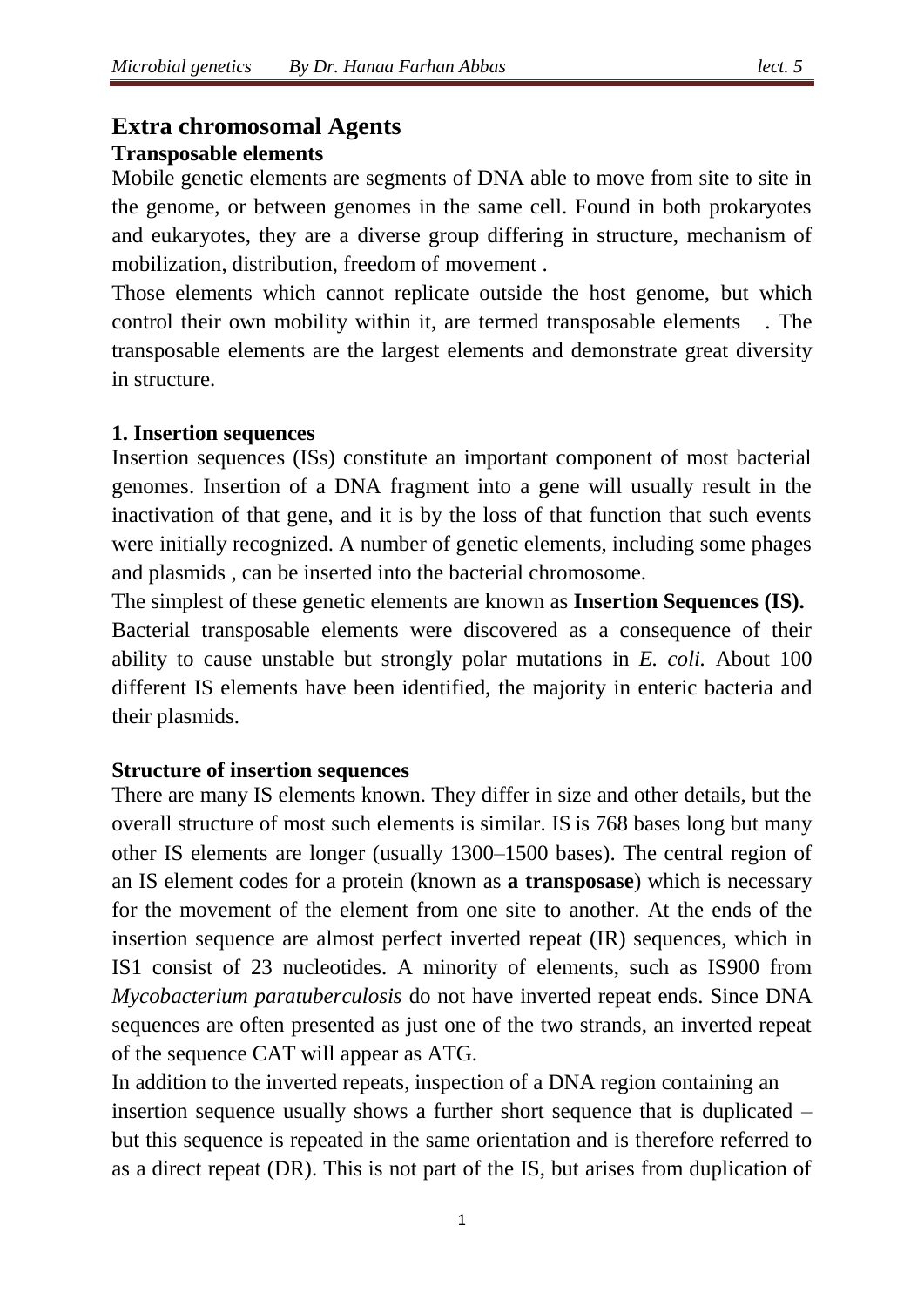the DNA at the insertion site and therefore different copies of IS1 will have different target sequence repeats depending on the point of insertion.

Insertion sequences have been identified in most bacterial genera, although the presence and the number of copies of any one element often varies from strain to strain.



Figure 19 : Structure of the insertion sequence ISl. DR, direct repeat (duplicated target sequence); IR, inverted repeats [Dale and Park,2004].

# **2.Transposons**

Transposons were originally defined as bacterial transposable elements which carried not only those genes required for transposition, but also nonessential genes, e.g. for antibiotic resistance.

When resistance plasmids were first discovered, there was much speculation as to how a single element could have evolved to carry a number of different antibiotic resistance genes and in particular how apparently related plasmids could have different combinations of such genes (or, conversely, how otherwise dissimilar plasmids could carry related resistance genes). It was assumed that a basic plasmid, having the ability to replicate independently but not carrying any other information, had somehow picked up a resistance gene from the chromosome of a resistant host strain. Transfer of this plasmid to an otherwise sensitive strain then produces a selective advantage for that strain, and therefore indirectly a selective advantage for this 'new' plasmid. As the plasmid moves from one organism to another it has the opportunity to acquire additional resistance genes, thus giving rise to a family of plasmids containing different combinations of resistance genes.

When a transposable element becomes inserted into a target DNA, a short sequence in the target at the site of integration is duplicated during the insertion process. The duplication arises because single-stranded DNA breaks are generated by the transposase. The transposon is then attached to the single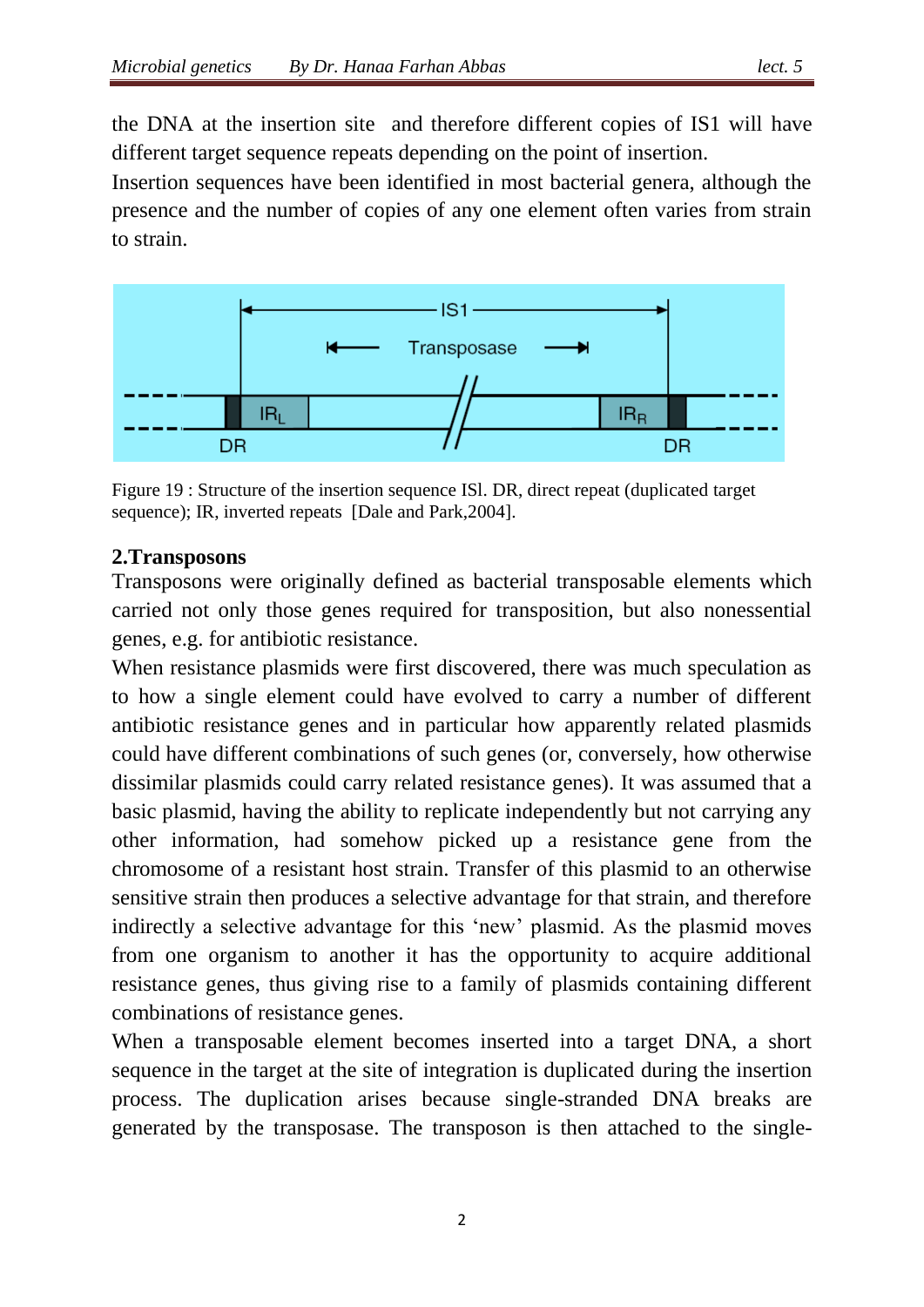stranded ends that have been generated, and repair of the single-strand portions results in the duplication.

If the duplicated DNA is sufficient to have duplicated an entire gene or group of genes, the organism will contain multiple copies of these particular genes. Such gene-duplication events are thought to fuel microbial evolution. This is because mutations occurring in one copy of the gene(s) do not affect the other copy; the function of the faulty protein is still "covered" by the product of the unmutated duplicate gene. However, beneficial mutations in one copy can lead to production of a protein that has superior properties to the normal protein and thereby increase fitness. In this way, evolution can "experiment" with one copy of the gene while the identical copy provides the necessary backup function. Genomic analyses have revealed numerous examples of protein-encoding genes that were clearly derived from gene duplication.

#### **Structure of Transposons**

The structure of a simple transposon, Tn3 consists of about 5000 base pairs and has a short (38 bp) inverted repeat sequence at each end. It is therefore analogous to an insertion sequence, the distinction being that a transposon carries an identifiable genetic marker  $-$  in this case the ampicillin resistance gene (bla, *b*-lactamase). Tn3 codes for two other proteins as well: a transposase (TnpA), and TnpR, a bifunctional protein that acts as a repressor and is also responsible for one stage of transposition known as resolution (this is explained more fully later on). As with the insertion sequences, there is a short direct repeat at either end of the transposon (five base pairs in the case of Tn3).



**Figure 20**: Structure of the transposon Tn3. DR, five-base pair direct repeat (target duplication); IR, 38-base pair inverted repeats; res, resolution site; tnpA, transposase; tnpR, resolvase; bla, *b*-lactamase (ampicillin resistance) [Dale and Park,2004].

Some transposable elements have a more complex structure than Tn3. These composite transposons consist of two copies of an insertion sequence on either side of a set of resistance genes. For example the tetracycline resistance transposon Tn10, which is about 9300 bp in length, consists of a central region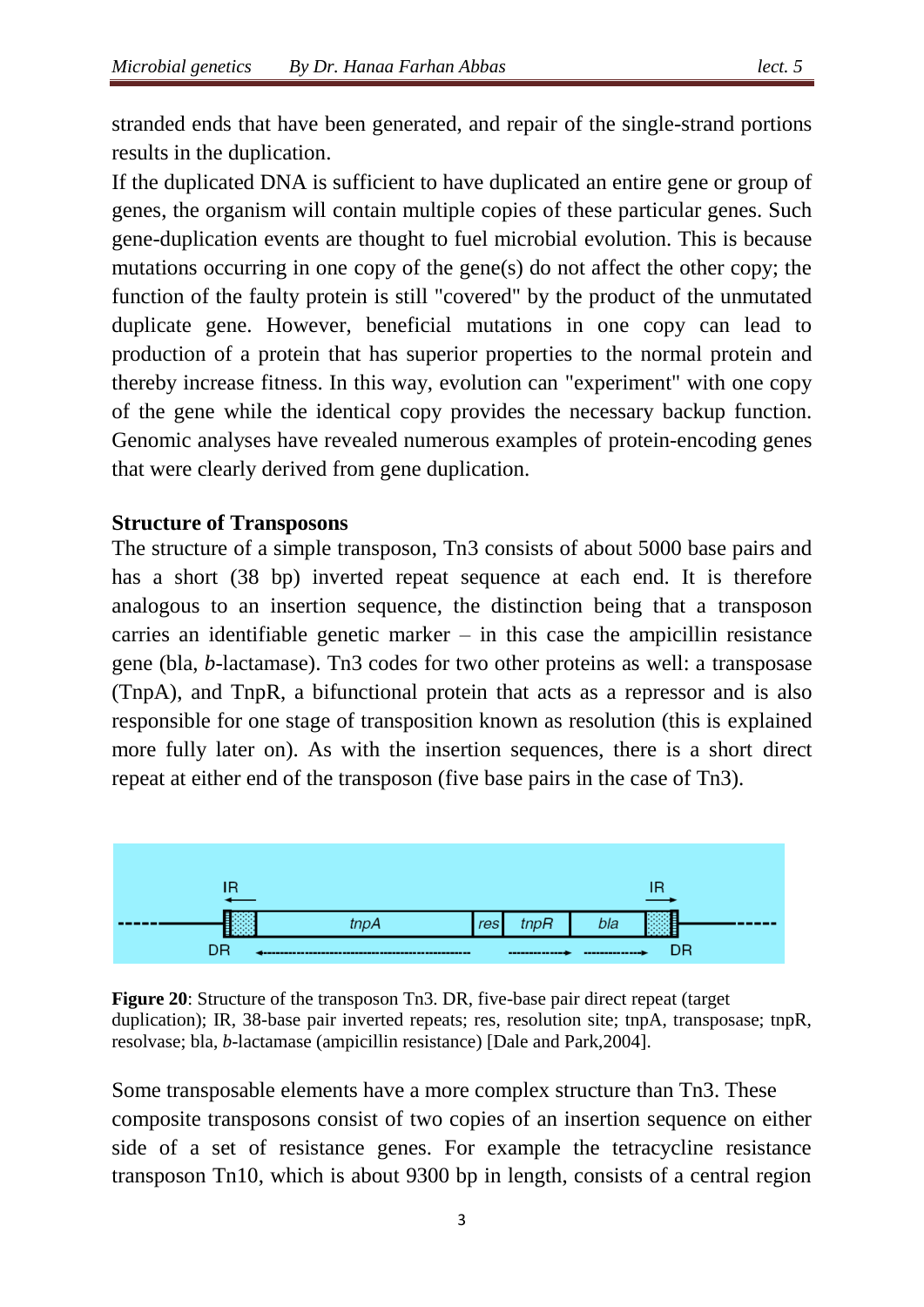carrying the resistance determinants flanked by two copies of the IS10 insertion sequence in opposite orientations. IS10 itself is about 1300 bp long with 23-bp inverted repeat ends and contains a transposase gene.

Composite transposons may have their flanking IS regions in inverted orientation or as direct repeats. For example Tn10 and Tn5 both have inverted repeats of an IS (IS10 and IS50 respectively) at their ends, while Tn9 has direct repeats of IS1. The transposition behaviour of such composite elements can be quite complex; the insertion sequences themselves may transpose independently or transposition of the entire region may occur. Furthermore, recombination between the IS elements can occur, leading to deletion or inversion of the region separating them .

Even more complex arrangements can occur. For example, Tn4 appears to be related to Tn21 but contains a complete copy of Tn3 within it. The ampicillin resistance gene of Tn4 can thus be transposed as part of the complete Tn4 transposon or by transposition of the Tn3 element.



**Figure 21:** Structure of a composite transposon Tn10[Dale and Park, 2004].

The composite transposons such as Tn10 are also known as class I transposons, while transposons such as Tn3, flanked by inverted repeats rather than IS elements, are referred to as class II transposons.

# **3. Integrons**

Integrons are independent, mobile elements that encode genes for protein functions, and encode additional DNA to guarantee the integron's expression and integration into the bacterial genome.

The integron consists of a regulatory region, an open reading frame encoding a site-specific recombinase and a target site for the recombinase, *attl,* which can